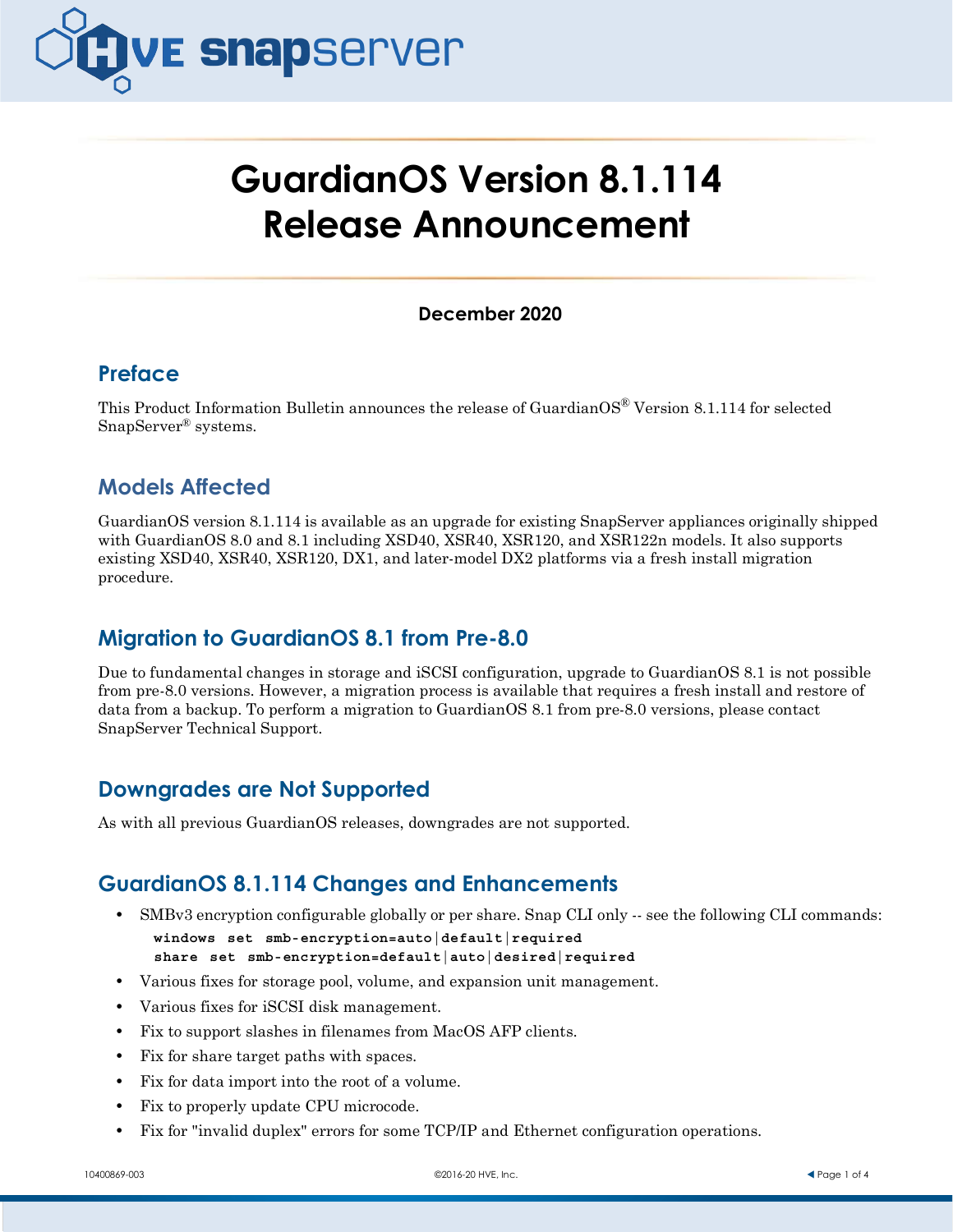## **GuardianOS 8.1.037 Changes and Enhancements**

- **•** Support for the new 2U 12-drive SnapServer XSR122n.
- **•** Encryption at rest for volumes and iSCSI disks.
- Write caching for iSCSI disks to improve performance, responsiveness, and connection reliability. Enabled by default and for existing disks on upgrade; can be enabled or disabled in the web UI or Snap CLI.
- Improved background disk scan I/O throttling and reduced frequency to reduce system load. In addition, Snap CLI contains new commands to enable or disable background disk scan and adjust I/O throttling for both Dynamic RAID and traditional RAID (see "storagepool settings set" and "raidsettings set" commands).
- Improved handling of directory move and rename operations on ECR source servers to prevent full re-replication of moved and renamed directories.
- Re-enabled NTLMv1 and raw NTLMv2 to support some SMB clients (for example, Mobotix cameras). Configurable with the Snap CLI "windows set ntlm auth" and "windows set raw NTLMv2 auth" commands.
- **•** Configurable FTP server passive mode port range via the Snap CLI "ftp set min-PASV-port" and "ftp set max-PASV-port" commands (improves passive FTP mode support behind a firewall).
- **•** Support for over-the-wire data compression in Snap ECR to reduce network I/O overhead.
- **•** Many other bug fixes and improvements for iSCSI, Snap ECR, RDX copy/backup, Dynamic RAID management, and Windows domain membership.
- **•** Fixed support for older serial-only APC UPS models with the IOGear GUC232A USB to Serial Adapter Cable.
- **•** NTLMv1 authentication is now enabled for compatibility with older Windows/SMB clients and MOBOTIX cameras. NTLMv2 and Kerberos authentication continue to be available for newer clients.
- **•** Various fixes for RDX backup job management and functionality.
- **•** New command in CLI to disable RAID scan on DynamicRAID to reduce negative performance impact.
- New default minimum TLS protocol 1.1, and a new CLI command to set the minimum protocol to SSLv3, TLS 1.0, 1.1, or 1.2.
- **•** Fix for failure to add iSCSI storage to a Hyper-V cluster.
- **•** Fix for frequent link drops on the XSR 120 and DX2 onboard 1-gigabit Ethernet interfaces under heavy I/O load ("NIC Link is down/up" in the server Event Log).
- **•** Various miscellaneous fixes for rare problems.

#### **Previous GuardianOS 8.0 Changes and Enhancements**

This is a cumulative release and includes all upgrades, feature enhancements, and bug fixes from previous GuardianOS 8.0 releases:

- The scheduled RDX backup job option "Create a new folder for each backup" now only backs up changed files for each subsequent backup, with each versioned directory containing a full set of changed and unchanged files via hard links.
- **•** Updated [Snap EDR Agent Certificates and SSLv3 Configuration](#page-2-0) section.
- **•** Updated OS kernel and software packages for improved stability, functionality, and performance.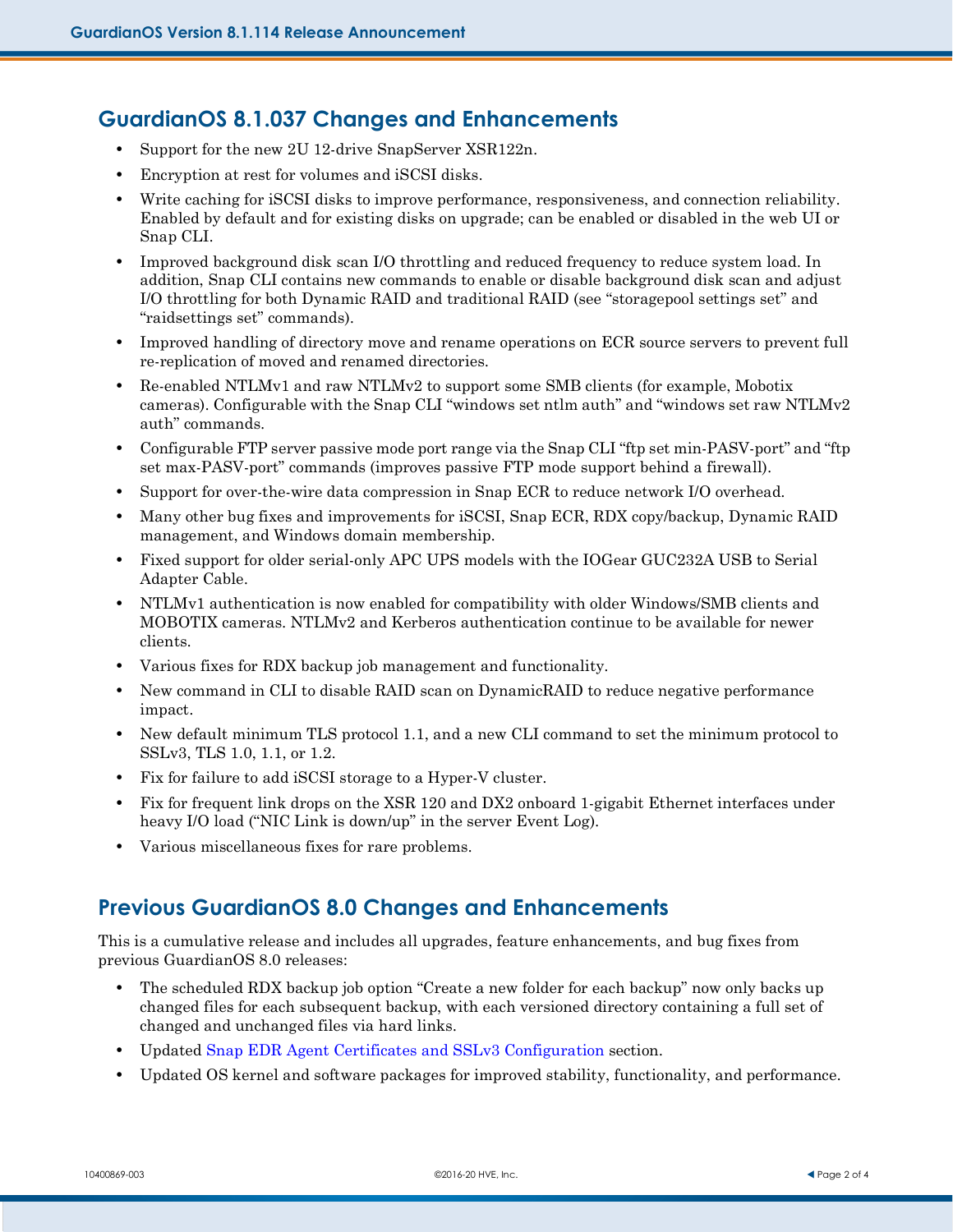- **•** Improved Windows client support:
	- **•** Support for SMB 3.1.1, the latest version of the Windows file networking protocol with improved performance, TCP multichannel, and encryption over the wire.
	- **•** Better integration into Windows Active Directory environments.
- **•** Improved MacOS client support:
	- **•** Support for AFP 3.4, the latest version of the MacOS file networking protocol.
	- **•** Bonjour discovery in MacOS Finder.
	- **•** Full support for Time Machine, including automatic discovery and configuration in the Time Machine control panel.
- **•** New iSCSI implementation:
	- **•** Better protocol compliance and performance than previous GuardianOS releases.
	- **•** iSCSI targets are allocated as block devices directly on the Traditional RAID or DynamicRAID storage pool.
- Improved Web Management Interface that is more intuitive, providing critical system information in a simple, easy-to-read format. It provides a cleaner, modern look that includes icons that better represent functions, toggle switches for faster option changes, and faster refreshes.
- **•** New DynamicRAID implementation including several enhancements:
	- **•** Storage pool local hot spare drives.
	- **•** User quotas on volumes.
	- **•** Snapshots on individual volumes instead of the entire storage pool.
	- **•** Manage Volume Sizes interface to dynamically reduce or increase volume sizes for more efficient storage pool space allocation.
- **•** Snapshot enhancements:
	- **•** Snapshot reservation replaces snapshot space to allow snapshots to consume extra unallocated space on the RAID or storage pool if necessary.
	- **•** DynamicRAID snapshots are independent instead of chained and can be deleted without affecting other snapshots.
- **•** Improved USB 3.0 functionality and support for the latest Tandberg RDX drives.

#### *Additional Changes*

- Security models are now configured on entire volumes and can no longer be set on traditional RAID subdirectories.
- Volume security reset to defaults has been removed in favor of re-applying a volume's security model with "reset permissions" selected.
- **•** Group quotas are no longer available.
- **•** SnapSync is no longer available in GuardianOS 8.0.

# <span id="page-2-0"></span>**Snap EDR Agent Certificates and SSLv3 Configuration**

#### NOTE: These section is for EDR Administrators.

Snap EDR agents and master consoles exchange certificates to ensure secure control communications. When a new agent registers with an EDR master console it uses SSLv3 to generate and exchange certificates. Therefore SSLv3 must be enabled on the master console when registering new agents, and can be disabled afterward.